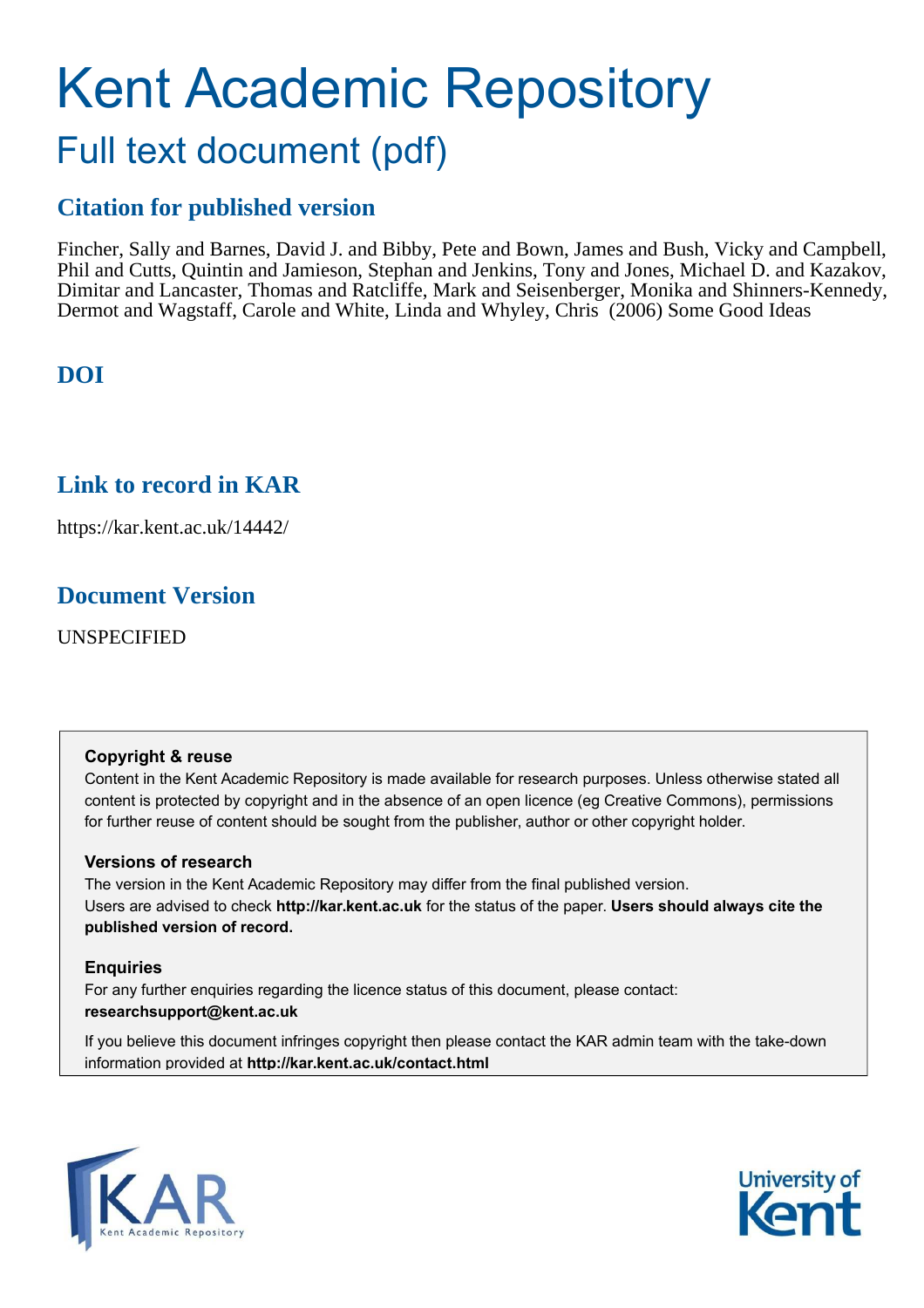## **SOME GOOD IDEAS FROM THE DISCIPLINARY COMMONS**

Sally Fincher Computing Laboratory University of Kent S.A.Fincher@kent.ac.uk

Jim Bown Complex Systems University of Abertay, Dundee J.Bown@abertay.ac.uk

Quintin Cutts Department of Computing Science University of Glasgow quintin@dcs.gla.ac.uk

Michael Jones **Computing** Bournemouth University mwjones@bournemouth.ac.uk

Mark Ratcliffe Computer Science Department University of Wales, Aberystwyth mbr@aber.ac.uk

> Carole Wagstaff School of Computing University of Teesside C.A.Wagstaff@tees.ac.uk

David Barnes Computing Laboratory University of Kent D.J.Barnes@kent.ac.uk

Vicky Bush Multi Media & Computing University of Gloucestershire

vbush@glos.ac.uk

Stephan Jamieson Department of Computer Science Durham University

stephan.jamieson@durham.ac.uk

Dimitar Kazakov Department of Computer Science University of York kazakov@cs.york.ac.uk

Monika Seisenberger Department of Computer Science University of Wales, Swansea M.Seisenberger@swansea.ac.uk

Linda White School of Computing & Technology University of Sunderland white.holmes@sunderland.ac.uk

Peter Bibby Computing & Electronic Technology University of Bolton P.Bibby@bolton.ac.uk

Phil Campbell **Computing** London South Bank University campbep@lsbu.ac.uk

> Tony Jenkins School of Computing University of Leeds

tony@comp.leeds.ac.uk

Thomas Lancaster Department of Computing UCE Birmingham

Thomas.Lancaster@uce.ac.uk

Dermot Shinners-Kennedy Department of Computer Science University of Limerick, Ireland dermot.shinners-kennedy@ul.ie

Chris Whyley Department of Computer Science University of Wales, Swansea C.J.Whyley@swansea.ac.uk

Disciplinary Commons Web Page: http://www.cs.kent.ac.uk/~saf/dc

#### **ABSTRACT**

In this paper, we describe the Disciplinary Commons project and identify some practical ideas which address central issues for teaching and learning of introductory programming that have emerged from it.

Permission to make digital or hard copies of all or part of this work for personal or classroom use is granted without fee provided that copies are not made or distributed for profit or commercial advantage and that copies bear this notice and the full citation on the first page. To copy otherwise, to republish, to post on servers or to redistribute to lists, requires prior specific permission.

© 2006 Higher Education Academy

Subject Centre for Information and Computer Sciences

#### **Keywords**

Introductory Programming, Scholarship of Teaching and Learning (SoTL)

#### **1. INTRODUCTION**

The Disciplinary Commons is a project whereby teachers come together to share and document their practice through the production of course portfolios. In the academic year 2005/6, 18 teachers of introductory programming courses in different institutions met together every four weeks to discuss and document their teaching. This kind of forum is unusual in Higher Education, and a number of collateral benefits were discovered as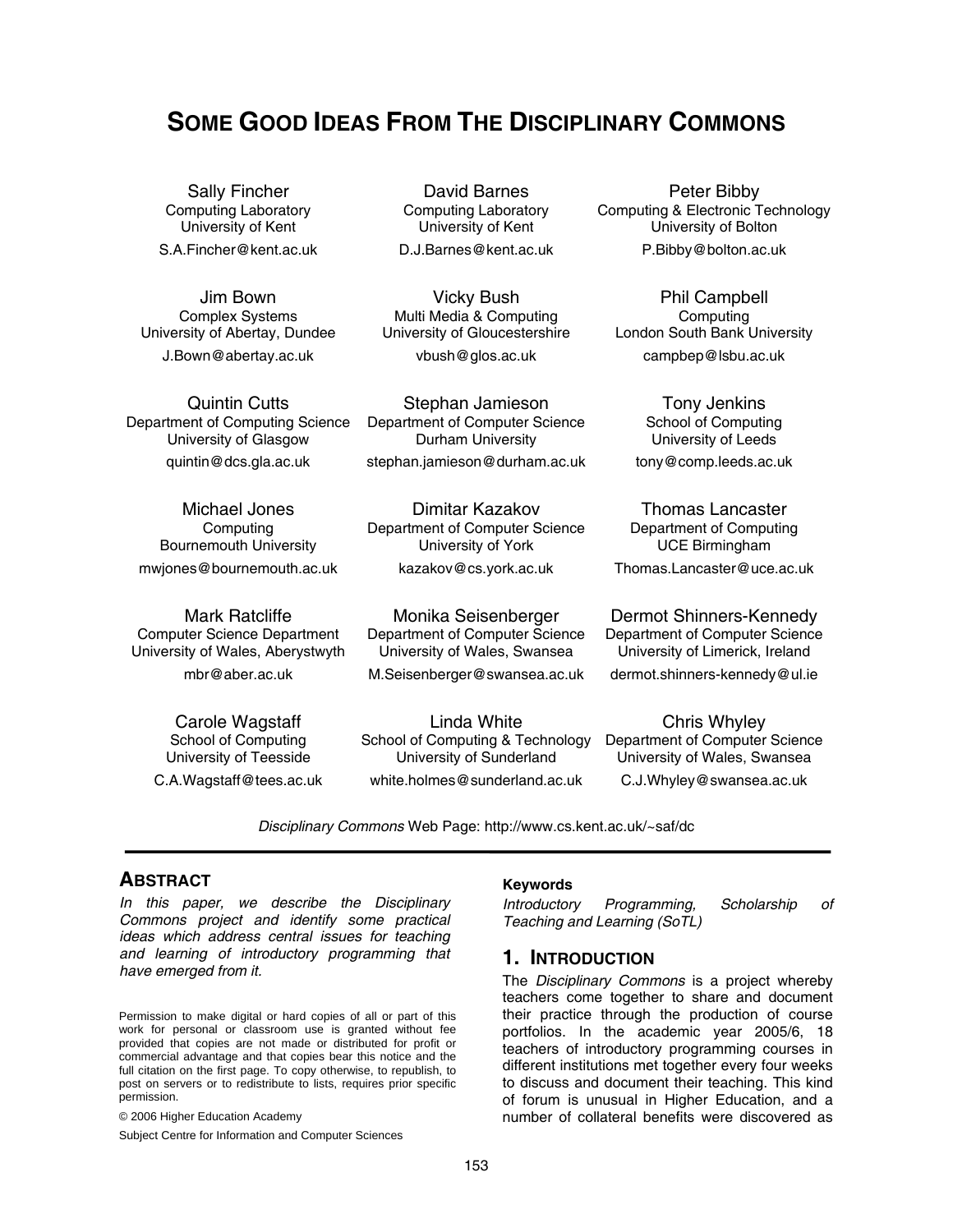we worked towards the goals of the project. Firstly, the group encountered examples of problems in multiple courses being addressed in similar ways. Secondly, the group discovered examples of unique practices which addressed common problems. This paper examines both types of example.

#### **2. PROGRAMMING ENVIRONMENTS**

Initial teaching of programming (itp) is often accomplished within a particular environment. Often these are commercial tools, appropriated for educational purposes. Here, we present three different approaches to supporting students with environments designed for novices.

The first, Vortex at Wales Aberystwyth, focuses on the design of object-oriented programs. The second, BlueJ [3] at Kent, provides a completely integrated development environment to support visually the development of programs. The third, SNOOPIE [4] at Abertay Dundee, offers support with both program and problem formulation and can link in to any configurable IDE.

#### **2.1 Vortex**

The VorteX [1, 2] environment is a UML based, text editing environment aimed specifically at novice software developers. Developed in house, the software places much more emphasis on object-oriented software design than is typical for students at this stage of development. The resulting environment is a full Java 1.5 complaint toolset that supports both single and group projects. A useful tool for students, but the real power is what it provides the academics. VorteX records everything that students do during their development (adding, removing, editing and even chatting). It is then able to generate statistics on who did what, when, how much individuals contributed to a project and what difficulties they had. It is an ideal environment for maximising student feedback without generating extra work for the academic.

#### **2.2 BlueJ**

BlueJ is an interactive Java environment that integrates a text editor, the standard Java compiler, an interactive debugger and also has support for JUnit-style unit testing. BlueJ is used for two main reasons. First, program creation via a text editor and then compilation and execution via a separate command-line interface can be difficult for novices. In particular, Java's classpath idiosyncrasies make for confusion and inconsistency between different command-line environments. Most of the students are not familiar with command-line programs, whereas they are typically familiar with GUI-based programs.

Second, the tutor concerned wants to teach Java in an objects-early (preferably objects-first) fashion. An IDE offers the best chance to provide students with object visualisation, which is believed to be essential to them getting the idea of what objects are. While supporting the full Java language, the interface it presents to users is deliberately uncluttered and easy to use. Furthermore, its visualisation of objects, visual distinction between classes and objects, and the ability to inspect object state and call methods interactively are very powerful supports for an objects-first approach.

#### **2.3 SNOOPIE**

SNOOPIE recognises two fundamental problems that novices have in developing programs: first formulating a (working) program at all and second formulating the right program to address the problem. Compiler error messages are notoriously obscure, and to assist program formulation SNOOPIE captures those errors and expands them with text related to the current teaching material, drawn directly from dialogue with students. Messages thus encapsulate both the compiler error and an extension sensitive to the novices (note, extensions provided may be changed over a term). SNOOPIE also parses the program for common (semantic) errors, for example " at the end of for and if statements and failing to update loop counters. SNOOPIE also provides more sophisticated support in the way of problem formulation. It is able to parse a student program and identify the presence or absence of key components at any degree of granularity, for example ëa void method called x that takes 2 int parameters' and 'a nested for loop where the inner loop repeats 3 times and the outer twice'. Moreover, these program checks may be structured to allow progressive support through an exercise.

#### **3. SMALL-BUT-OFTEN ASSESSMENT**

Using any environment, practice of programming skills is vital. A lightweight assessment model of small, weekly exercises with frequent but limited (yes/no) feedback is promoted at Swansea and Abertay, Dundee. These exercises, designed to be adjacent to the lecture material and so familiar and likely to lead to success, have two side-effects. First, students are in an environment of continual activity and the exercises are of sufficient<br>simplicity and consequence to promote consequence to collaboration among those students who find programming challenging. Second, the need to engage with the tutor on completion of one or more exercises on a weekly basis ensures regular dialogue between staff and student.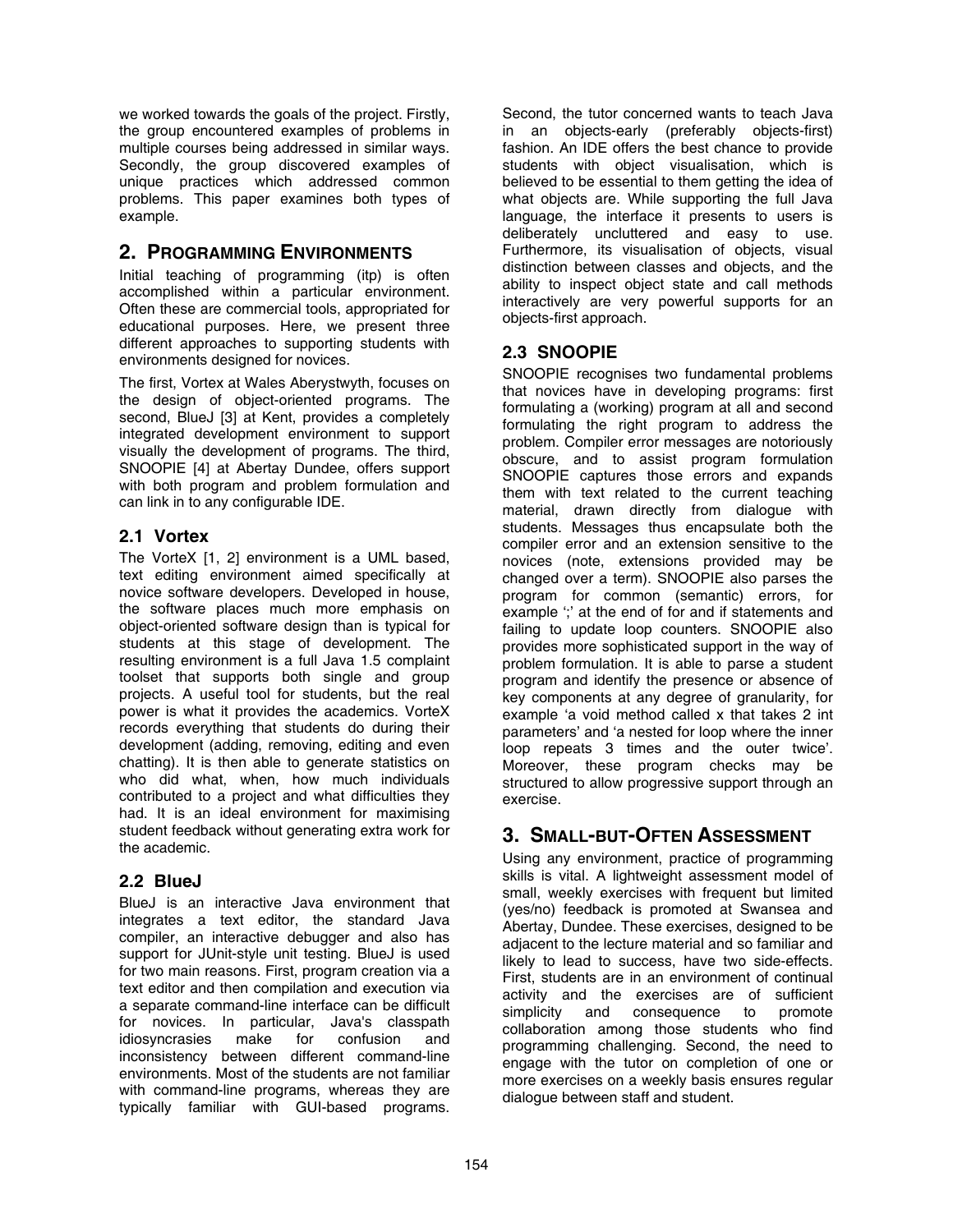This dialogue additionally helps ensure ownership of work, and understanding of what has been done. Where ownership or understanding is in question, students may be asked to extend the submitted work to provide some additional, simple, functionality. (see section 6, below)

#### **4. STRUCTURED REFLECTION**

Every introductory programming teacher recognises the value of students' reflection on the process of their learning, using meta-cognitive and self-explanation strategies. Within the Commons several ways to encourage these behaviours have been encountered.

#### **4.1 Logbooks (i)**

At Kent logbooks are used as a self-motivated learning aid for students. They are expected to obtain a physical A4 logbook at the start of the course and makes notes in it on every occasion when they are doing practical programming work. They are advised to note objectives for the session, and then to make reflective notes on the actual outcomes of that session. Class material typically makes suggestions for things they might like to record in it.

They are explicitly told that the logbook will not be assessed in order to free them from concerns about keeping it neat and presentable, and to enable them to organise it in the way that best suits their particular learning style. However, in order to reinforce that we take keeping a log seriously, class supervisors are asked to initial the log at every practical session and answer any queries students might have noted since the last session. As the logbooks are checkpointed in this way, the students can be invited to submit a logbook-as supportive evidence in defending a plagiarism allegation, for instance.

Reactions from the students are mixed, but generally positive. Some make too close an association between practical work and assessment and cannot see how a permanent record might be of use once an assessment is passed. Others enjoy the freedom of being able to record what **they** feel to be the important topics covered in the course.

#### **4.2 Logbooks (ii)**

At LSBU students are expected to make an entry into their logbook every time they do some work on a terminal which contributes towards the assessments. The advice given to students requires their entries to:

- 1. Indicate what they intend to achieve.
- 2. Indicate what they did to achieve it.
- 3. Indicate what problems they had achieving it and how they overcame them.
- 4. Indicate why they decided to attempt a particular path through the learning material.
- 5. Indicate what questions they have on what they have done.
- 6. Indicate what they intend to do next.
- 7. Every so often reflect on what they have achieved.

Students are also advised not to waste time on:

- Making it neat (as long as it is readable)
- Copying the course material (unless it is related to the problems they are having).

An important concept is that the logbook should not be a notebook. That is it should not contain summaries from the text book or from the web material. It should not contain program designs, listings, or scripts of program runs. It is an executive summary of the students' learning activities. It is not their notes from the lectures. (These may all go into the back of their book.)

Students should make an entry in the logbook every time they do a significant activity connected with the unit, not just during the weekly practical classes. They should bring their logbook to every practical class so that you tutor can assess and sign it. Students are advised that logbooks will not be assessed or signed at any other time.

#### **4.3 Self-assessment grid**

Bolton has a series of Good Things which are asked for in their assessments-meaningful identifiers, sensible use of functions etc. And they hope students will supply them. And if they don't, their tutors will give them feedback.

Self-assessment grids make it easier to identify Bad Things and target the appropriate feedback. Over time, they may help students spot the Bad Things for themselves.

The grid simply consists of three columns.

- The first column is the "wish list";
- The second column is for the student to indicate whether or not they've achieved this (they can simply tick or put in a comment);
- The third column is for the marker to supply their comments.

| <b>Good Thing</b>         | <b>Student</b> | Lecturer                      |
|---------------------------|----------------|-------------------------------|
| Meaningful<br>identifiers | Yes            | "Wombat" for loop<br>control? |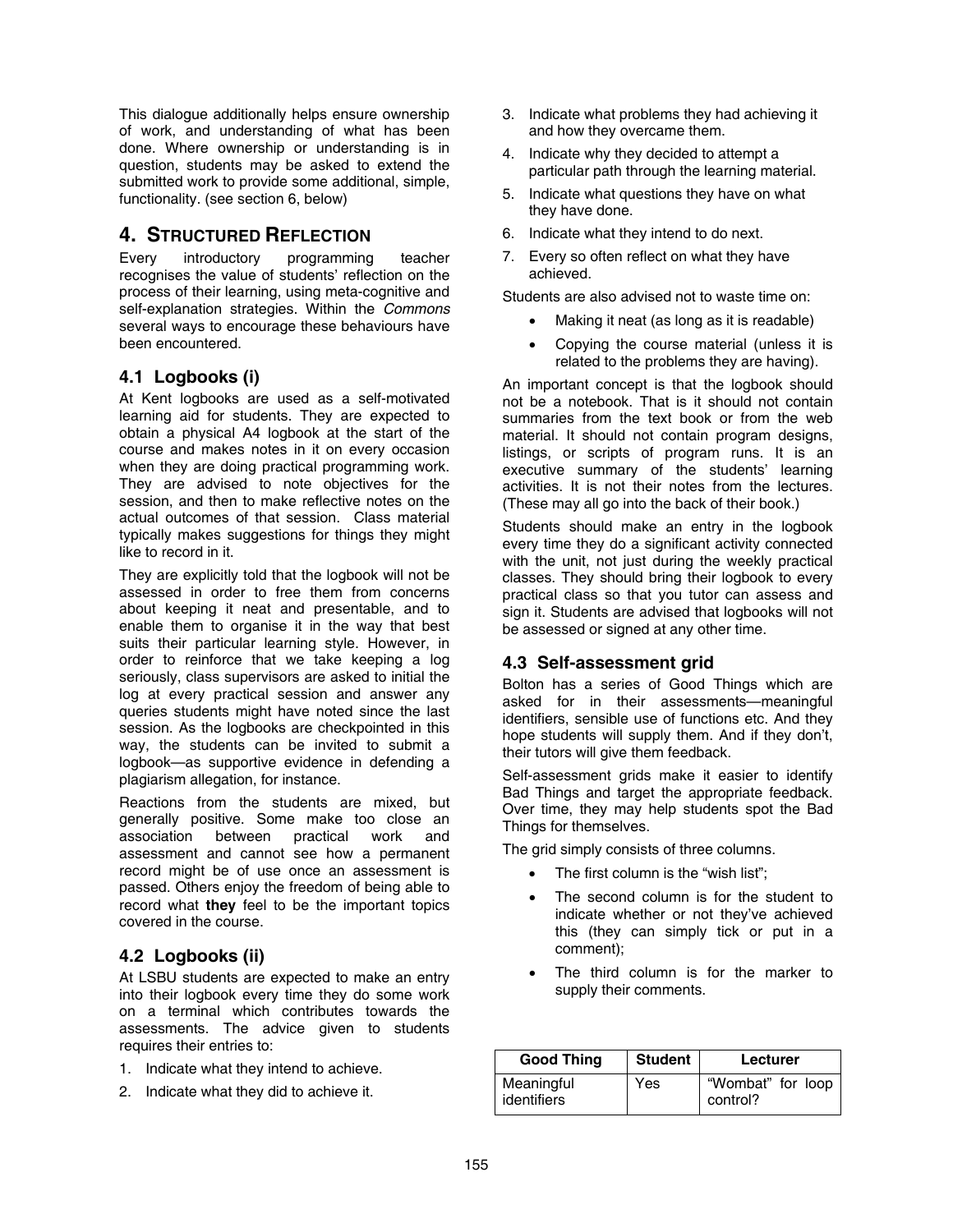| <b>White Space</b> | Yes | Where? I couldn't    |
|--------------------|-----|----------------------|
|                    |     | find one blank line! |

Whilst the grid itself isn't marked, it is mandatoryno grid, no assessment mark. With the physical grid, it's easy to spot students' misconceptions, as well as their sins of omission and commission.

## **5. HOW TO START A LECTURE**

#### **5.1 Go note-free**

It is rare to go into a lecture these days without seeing a Powerpoint presentation. Careful use of such tools can lead to excellent presentations but these are rare in the academic arena. Many tutors do not have time for such elaborate preparation. The end result is often an endless set of slides that look only marginally better than traditional overhead transparencies. Such lectures are often boring to listen to; and are almost as boring to give.

The approach used at Aberystwyth is simple; don't use slides except when displaying complicated figures, tables or photographs. This is not as radical as it may first seem. The suggestion is to talk with, not at, the students. Tutors can provide lecture notes, book references, etc. Despite popular belief students will read this material so long as they are motivated. Nothing destroys motivation more than having to sit through endless hours listening to an academic reading their slides.

#### **5.2 Harness technology**

Before a typical lecture starts, students tend to come into the theatre, sit down, and then talk among themselves about a wide range of subjects - but rarely the one about to be covered in the ensuing lecture. Capturing the moment, at Glasgow the lecturer displays a question ready for the students to answer as they settle themselves. This question will usually address some aspect of the last lecture. Each student is asked to record their opinion as to the answer using an electronic voting system. There are a number of benefits:

- the students (who all have a voting handset for the year) get it out of the bag, ready for this and future questions
- their attention is drawn towards the front of the lecture theatre, to the question
- their thoughts and conversation, for a while at least, will be on the subject matter of the question, bringing to mind content from the last lecture
- their interest is raised right at the start of the lecture, since they typically enjoy seeing if they got the question right, and how other students answered

The choice of question is important. It can be used to open a review of a topic the students found hard in the last session. Or as an opportunity to open up a new topic. Like any question, it should be unambiguous, particularly because the lecturer has less chance to resolve misunderstandings in the hubbub at the start of a lecture. In theory, the technique could be used successfully without handsets, although significantly more students attempt to derive an answer for themselves when the results of their efforts are displayed in aggregate and discussed by the lecturer. Students like immediate feedback!

#### **5.3 An analogy, a paradox, a puzzle**

At Limerick, the lecturer usually tries to start each lecture with one of the following: (1) an analogy (2) a paradox, or (3) a puzzle. The idea is to try and get the class 'thinking' about the topic that is about to be discussed. It is probably more correct to say that the tutor wishes to get them reasoning about the topic so that they start to form a view (their view) about it.

Analogies are a common and well documented source of knowledge transfer. The closeness of fit between the target concept and the analogous concept is crucial and it is often difficult to get a very close fit. Consequently it is important for the tutor to manage the consideration of the analogy and attempt to keep the focus on the aspects that match the target concept. A useful one is:

When introducing basic data structures like stack and queue the tutor asks the class what happens to new text messages they receive on their mobile phones. Students have been observed to immediately point out how the newest message goes in at the start/beginning/front and becomes the first accessible message in their message list with the other, existing messages being 'pushed down'. They even offer justifications for this and in a sense feel obliged to 'defend' the strategy. The tutor subsequently ask them what happens to voice mail messages. The students advise that new voice mails are added to the end of the list of existing messages and again they are quite happy to provide an explanation as to why it is different from the text messages scenario. These interactions provide a useful platform for putting names on these mechanisms (i.e. a stack and a queue) but the principal advantage is that the students believe they have provided the rationale for these mechanisms and that in some sense they have ownership of them because the mobile phone technology provides everyday experiences of them. From a pedagogic perspective there is no need to make a case for having a list that behaves like a stack or a queue, and no need to justify simple operations like insert at front and remove from front only.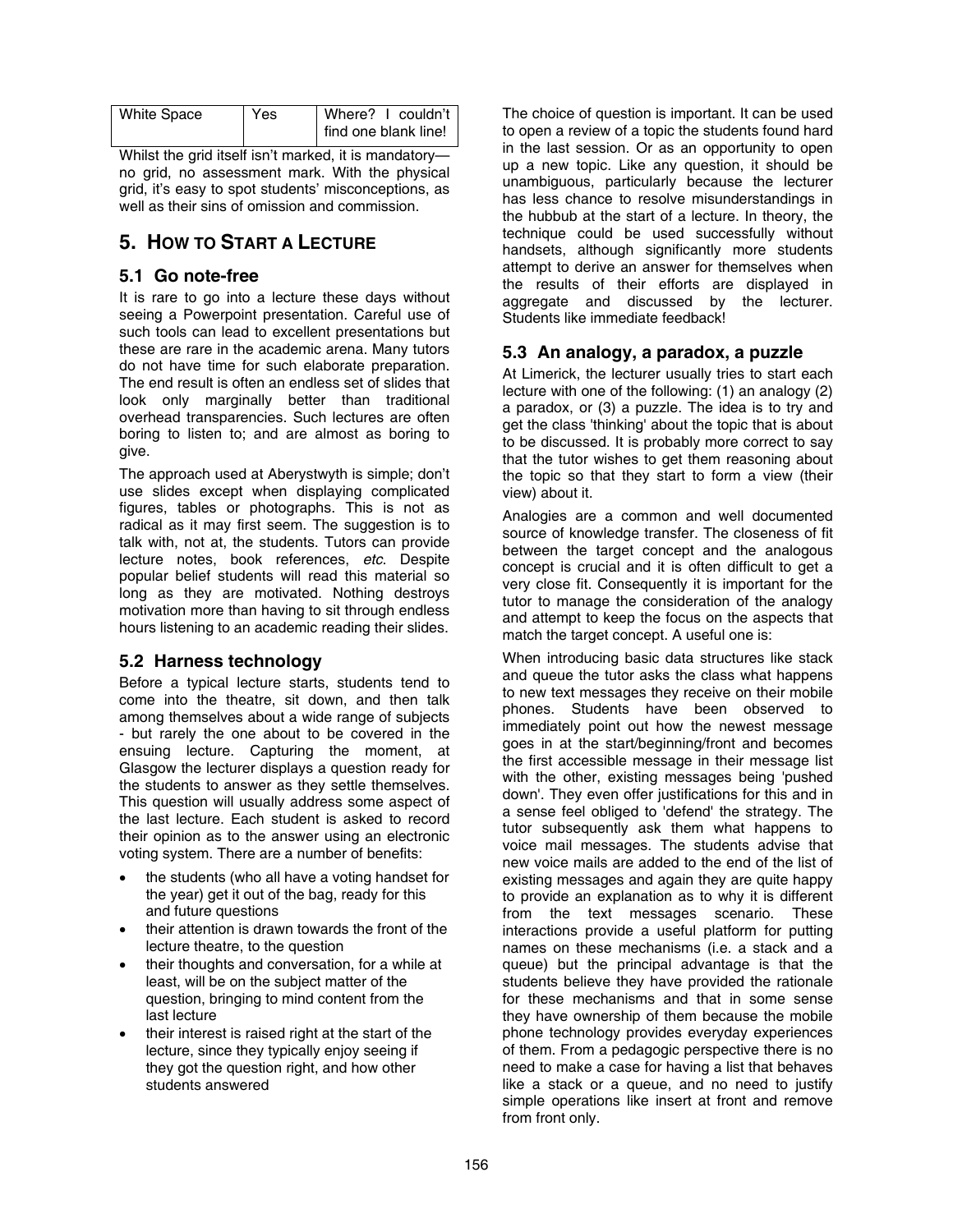#### **6. INDIVIDUALISED ASSESSMENT**

For reasons of academic integrity and to ensure that students are suitably prepared for further study it is necessary to ensure that the programming assessments they submit are the results of their own effort. There are several heavyweight processes to identify plagiarism  $[5]$  some involve running all solutions through a detection-engine, others asking every student to describe how the code they have submitted works. An interesting alternative is to produce programming assessments that are unique for every student.

#### **6.1 Personal Input**

At Gloucestershire, assessed exercises are varied each semester to reduce the possibility of plagiarism by taking work from a student who took the module in a previous run. Where possible, exercises have an element of individuality. For example, one introductory programming module asks students to implement an animated screensaver. To personalise this, they have been asked to choose a representation that relates to a hobby or interest:

Your **requirements** are to design and create a pattern or picture that shows the illusion of some simple animation or movement, such as you might see in a screen saver. The image should have some personal significance e.g. it could be your initials or a logo related to your favourite music or football team, for example.

In other years, they have been asked to choose scenes related to a particular topic e.g. Spring, cartoon characters and Outer Space. Because the students must design the scene themselves, it is difficult for them to copy from each other.

#### **6.2 Free choice**

A key principle at Durham is to enable independent, self directed learning. Tutors support personal interests, objectives, prior experiences and learning preferences. One way of enabling this, is what is called the "December Project".

Students are told on arrival in October that they have the opportunity to conduct a personally chosen (formative) project. They are invited to submit details of their choice so that resources can be provided. Choices are also made public for the sake of those starved of ideas.

The project runs for the last fortnight of term one. The students are encouraged to continue to work on it over Christmas and, if they wish, during the first week of term two. Completed projects are assessed by staff in one-to-one discussions during laboratory classes.

The project is a successful way of "individualising" learning. It's clear from the one-to-one assessment that many students do take ownership and consequently give an honest account of their level of attainment. They are proud of their achievements, and where let down by lack of experience, keen to discuss how to progress.

#### **6.3 Re-combination**

Individualisation does not need to solely occur within the programming parts of an assessment. It can also include other elements of the software development process, such as design, testing or critical reflection.

As an example, the software development team at UCE Birmingham use an Open Office document template, merged with the contents of a simple spreadsheet and individualised with an OO-Basic script. The open source software is used as PDF files can be produced, eliminating many disguise strategies used by students on contract cheating sites. The most recent assignment involved producing a playable simulation of the TV show ëDeal or No Dealí. Individualisations issued included the strategy used by The Banker, the sections of the solution for which a pseudocode design or class diagram was required, or the areas for which a detailed test log was needed. Care was taken to ensure that the same learning outcomes were tested for all students and that all deliverables were at the same level of computational difficulty.

In this way tutors ensure that colluding students cannot directly copy from one another; the work they submit has to have some original components to it. Further the unique combinations mean that work placed on a contract cheating site [6], a site where students place work out to tender, can be traced to an identifiable student.

## **7. SUMMARY**

By presenting these examples, we hope that they might be of interest to colleagues in similar situations. In this way, we work to extend the community of the Commons, sharing and documenting our practice to make it available for future use and development.

#### **8. REFERENCES**

[1] Thomasson, B.J., Ratcliffe, M.B., and Thomas, L.A., Identifying Novice Difficulties in Object Oriented Design, Eleventh Annual Conference on Innovation and Technology in Computer Science Education, University of Bologna, Italy, June 2006